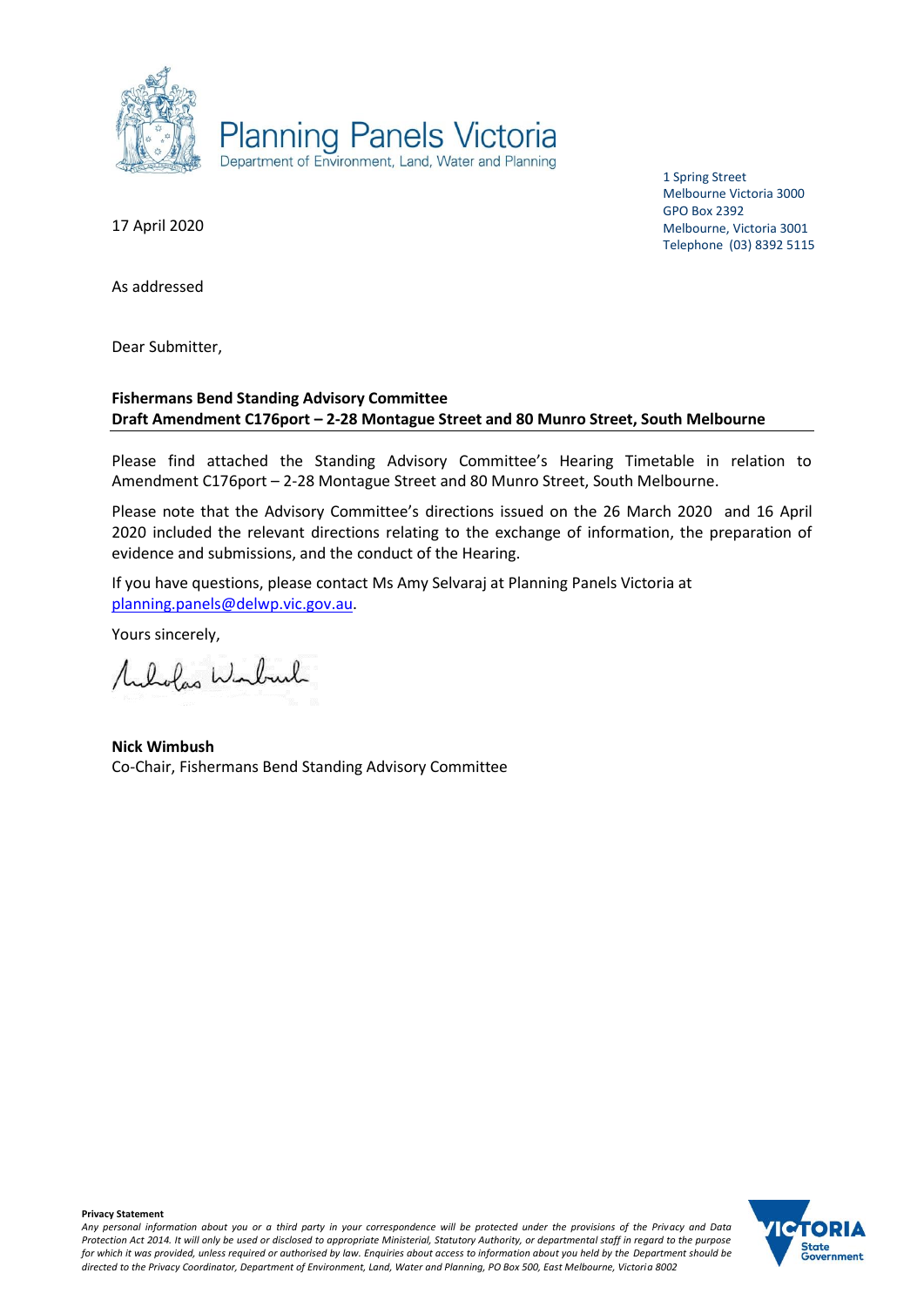# **Video Conference Timetable**

**Draft Amendment C176port – 2-28 Montague Street and** 80 Munro Street, South Melbourne

## **Timetable Version 2 – 17 April 2020**

# **Day 1: Monday 20 April 2020**

**Venue: Microsoft Team Video Meeting**

| <b>Time</b>            | Party                                                                                                                                                                                                                                          | Sub No | <b>Allocated</b> |
|------------------------|------------------------------------------------------------------------------------------------------------------------------------------------------------------------------------------------------------------------------------------------|--------|------------------|
| $10.00$ am - 10.15am   | Preliminary matters                                                                                                                                                                                                                            |        | 15 mins          |
| $10.15$ am $-11.00$ am | <b>Gurner 2-28 Montague Street Pty Ltd (Gurner)</b><br>represented by Jeremy Gobbo QC and Nicola<br>Collingwood of Counsel instructed by Planning and<br>Property Partners. Introductory explanation of<br>building design by Cox Architecture |        | 45 mins          |
| $11.00$ am $-1.00$ pm  | Department of Environment, Land, Water and<br>Planning (DELWP) represented by Rupert Watters of<br>Counsel instructed by Kate Morris of Harwood<br>Andrews                                                                                     |        | 2 hours          |
| $1.00pm - 2.00pm$      | <b>Lunch Break</b>                                                                                                                                                                                                                             |        | 1 hour           |
| $2.00pm - 3.00pm$      | Fishermans Bend Task Force represented by Aiden<br>O'Neill – Overview of submission                                                                                                                                                            |        | 1 hour           |
| $3.00pm - 4.00pm$      | Melbourne Water represented by represented by<br>Kate Kinsella – Overview of submission                                                                                                                                                        |        | 1 hour           |
| 4.00pm                 | Day close                                                                                                                                                                                                                                      |        |                  |

#### **Day 2: Tuesday 21 April 2020**

#### **Venue: Microsoft Team Video Meeting**

| <b>Time</b>             | Party                                                              | Sub No | Allocated |
|-------------------------|--------------------------------------------------------------------|--------|-----------|
| $10.00$ am - $10.15$ am | Preliminary matters                                                |        | 15 mins   |
| $10.15$ am $- 2.00$ pm  | City of Port Phillip represented by Emily Marson of<br>Best Hooper |        | 4 hours   |
| 2.00pm                  | Day Close                                                          |        |           |

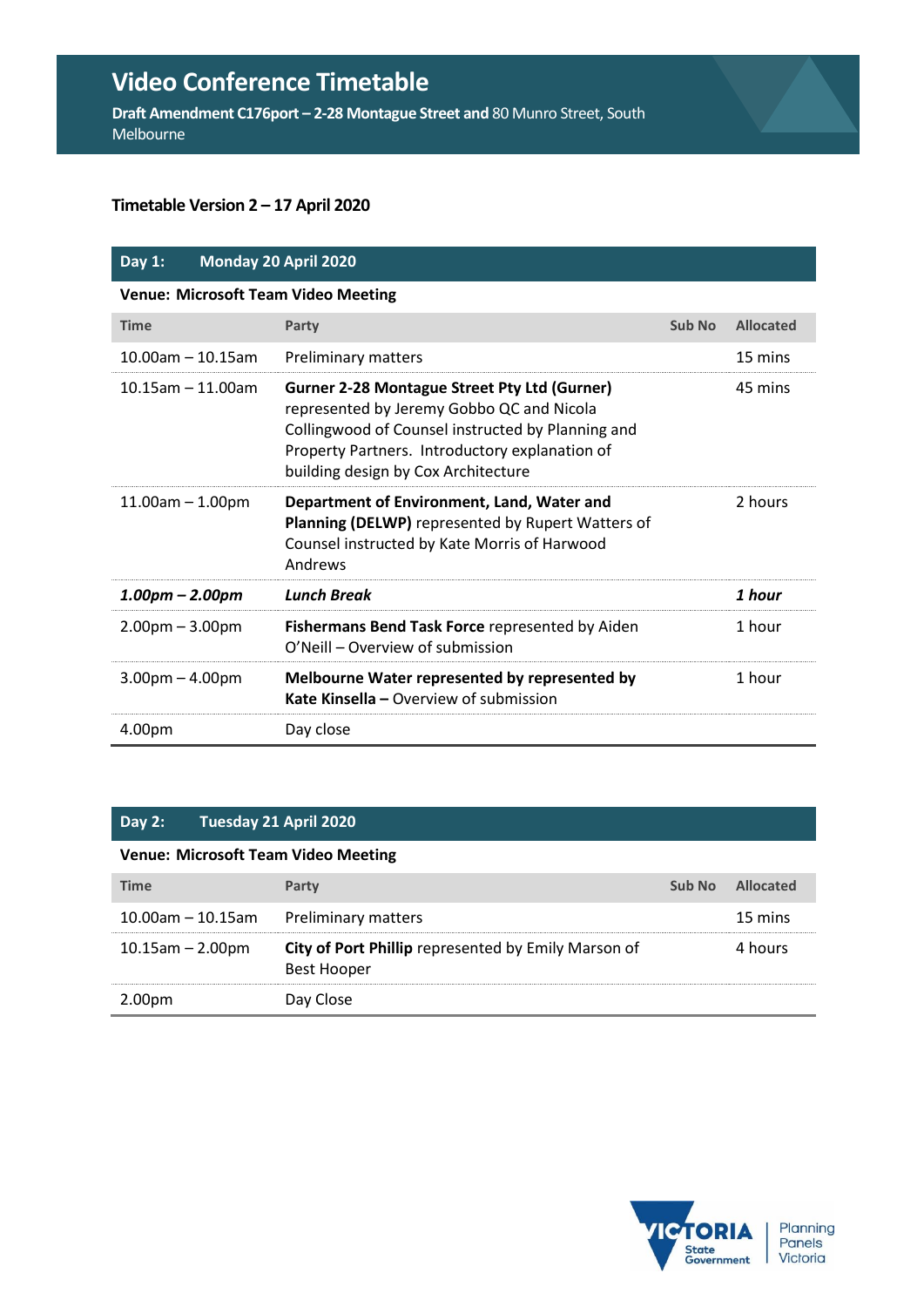| <b>Day 3:</b>                              |  | <b>Wednesday 22 April 2020</b>                                                                                                                                                                                                                                                                                                                                                                            |        |                  |
|--------------------------------------------|--|-----------------------------------------------------------------------------------------------------------------------------------------------------------------------------------------------------------------------------------------------------------------------------------------------------------------------------------------------------------------------------------------------------------|--------|------------------|
| <b>Venue: Microsoft Team Video Meeting</b> |  |                                                                                                                                                                                                                                                                                                                                                                                                           |        |                  |
| <b>Time</b>                                |  | Party                                                                                                                                                                                                                                                                                                                                                                                                     | Sub No | <b>Allocated</b> |
| $10.00$ am - 10.15am                       |  | Preliminary matters                                                                                                                                                                                                                                                                                                                                                                                       |        | 15 mins          |
| $10.15$ am - 11.15am                       |  | <b>Gurner</b> represented by Jeremy Gobbo QC and Nicola<br>Collingwood of Counsel instructed by Planning and<br><b>Property Partners</b>                                                                                                                                                                                                                                                                  |        | 2.5 days         |
| $11.15$ am $- 1.00$ pm                     |  | <b>Gurner</b> continued, calling the following expert<br>evidence:<br>Rob Milner (Planning)<br>-<br>Daniel Flood (Montages)<br>$\overline{\phantom{0}}$<br>Mark Sheppard (Urban Design)<br>$\overline{\phantom{0}}$<br>Jason Walsh (Traffic & Car parking)<br><b>Stuart McGurn (Planning)</b><br>$\overline{\phantom{0}}$<br>Note: Order of evidence to be confirmed by 5.00pm<br>on Monday 20 April 2020 |        |                  |
| $1.00$ pm – $2.00$ pm                      |  | <b>Lunch Break</b>                                                                                                                                                                                                                                                                                                                                                                                        |        | 1 hour           |
| $2.00pm - 4.00pm$                          |  | Gurner contd.                                                                                                                                                                                                                                                                                                                                                                                             |        |                  |
| 4.00pm                                     |  | Day close                                                                                                                                                                                                                                                                                                                                                                                                 |        |                  |

# **Day 4: Thursday 23 April 2020**

## **Venue: Microsoft Team Video Meeting**

| <b>Time</b>                           | Party                | Sub No Allocated |
|---------------------------------------|----------------------|------------------|
| 10.00am - 10.15am Preliminary matters |                      | 15 mins          |
| $10.15$ am $- 1.00$ pm                | <b>Gurner</b> contd. |                  |
| $1.00$ pm – 2.00pm                    | <b>Lunch Break</b>   | 1 hour           |
| $2.00$ pm $- 4.30$ pm                 | Gurner contd.        |                  |
| 4.30pm                                | Day close            |                  |

| Friday 24 April 2020<br>$\vert$ Day 5:     |                            |        |           |  |
|--------------------------------------------|----------------------------|--------|-----------|--|
| <b>Venue: Microsoft Team Video Meeting</b> |                            |        |           |  |
| <b>Time</b>                                | Party                      | Sub No | Allocated |  |
| $10.00$ am - 10.15am                       | <b>Preliminary matters</b> |        | 15 mins   |  |